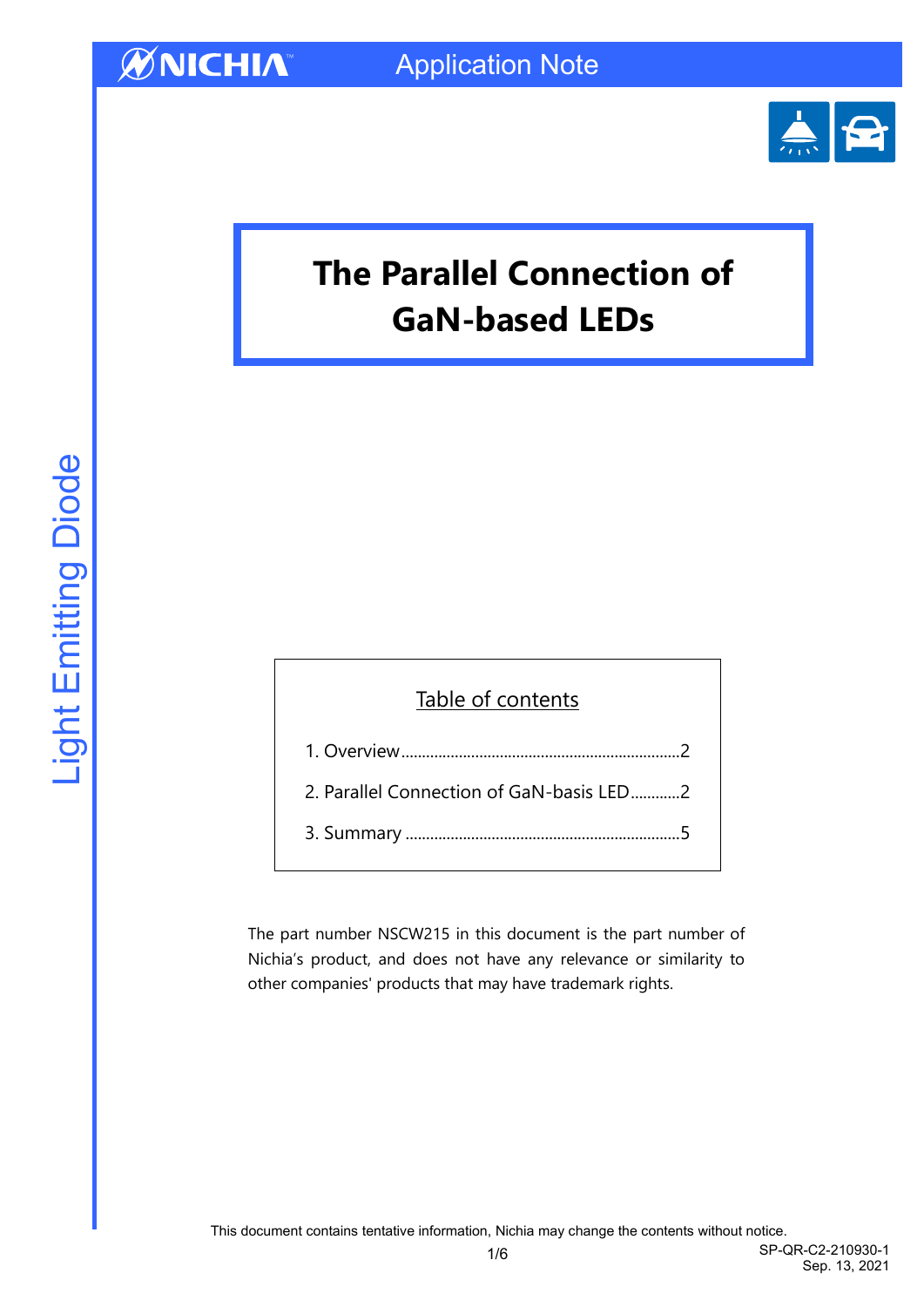### <span id="page-1-0"></span>**1. Overview**

For reference on current and forward voltage, please consult Nichia's LED Product Guide 2004. In this example, Table 1 provides the forward voltage of NSCW215 as 3.6V (Typ.), 4.0V (Max.) at IF=20mA. This indicates for a group of LEDs, the forward voltage - forward current characteristic is not a single fixed value. In a group of LEDs operating at 20mA the voltage will be an average of 3.6 volts with a maximum of 4.0 volts. But for any given LED in the group the VF may be any value between 2.8 and 4.0 volts.

Therefore, when constructing a system where GaN-basis LEDs are connected in parallel, please note the following conditions.

- ・Even if you energize the same voltage to the same product, the current can be different.
- ・If the current value is different, the luminous intensity is also different.
- ・If the current value is different, the color can also be different.

|  | Table 1. Forward Voltage of NSCW215 (IF=20mA) |  |
|--|-----------------------------------------------|--|
|  |                                               |  |

| <b>Forward Voltage VF (V)</b> |      |  |  |
|-------------------------------|------|--|--|
| Tvp.                          | Max. |  |  |
| 3.6                           | 4 N  |  |  |

### <span id="page-1-1"></span>**2. Parallel Connection of GaN-basis LED**

2.1. Example 1 (A circuit with 2 resistors)

Designing following circuit with LEDs under different forward voltage characteristics.



Figure 1. Circuit Diagram

Supposition Suppose as follows: Power-supply voltage: 5V LED1 side: 3.2V at 20mA with 90Ω LED2 side: 3.8V at 20mA with 90Ω

This document contains tentative information, Nichia may change the contents without notice.

Light Emitting Diode

**Light Emitting Diode**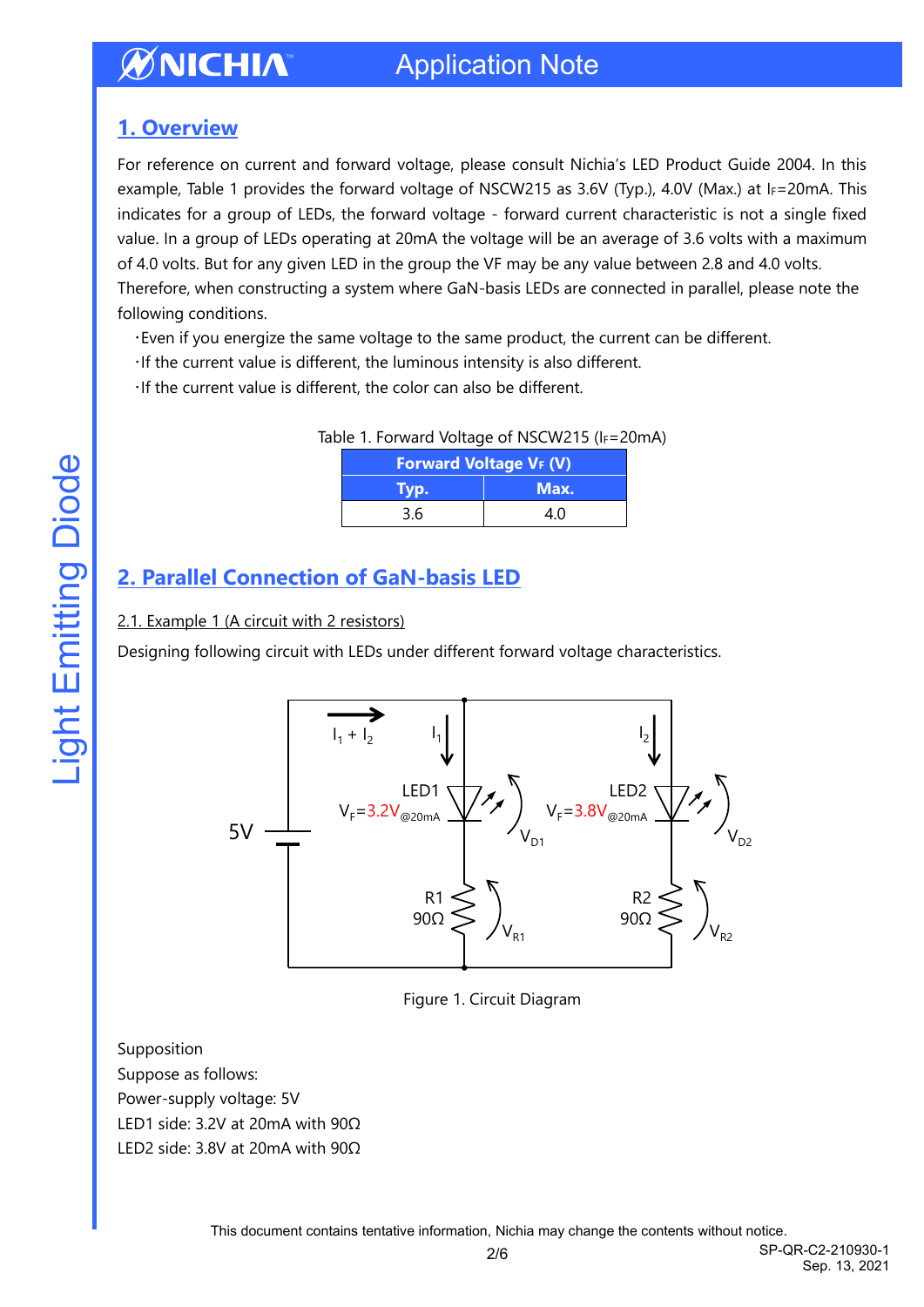The current value of  $I_1$  side is calculated as follows.

Postulation#1

 $I_1 = 10mA$  $V_{R1} = 10$ mA × 90 Ω = 0.9 V  $V_{D1} = 5 V - 0.9 V = 4.1 V$ 

Refer to Figure 2 which shows:  $V_F = 3.06V$  at 10mA Therefore,  $V_{D1}$  should be 3.06V.

As the result, 10mA of Postulation#1 is not correct.



Figure 2. Forward Voltage - Forward Current

Postulation#2

 $I_1 = 15$  mA  $V_{R1}$  = 15 mA × 90 Ω = 1.35 V  $V_{D1} = 5 V - 1.35 V = 3.65 V$ 

Refer to Figure 2 which shows:  $V_F = 3.14V$  at 15mA Therefore,  $V_{D1}$  should be 3.14 V As the result, Postulation#2 is not correct but the "15mA" is more accurate than "10mA".

Postulation#3

 $I_1 = 20$  mA  $V_{R1}$  = 15 mA × 90 Ω = 1.8 V  $V_{D1} = 5 V - 1.8 V = 3.2 V$ 

Postulation#3 equal to the "Supposition" The same way of calculation will result as I2=15mA.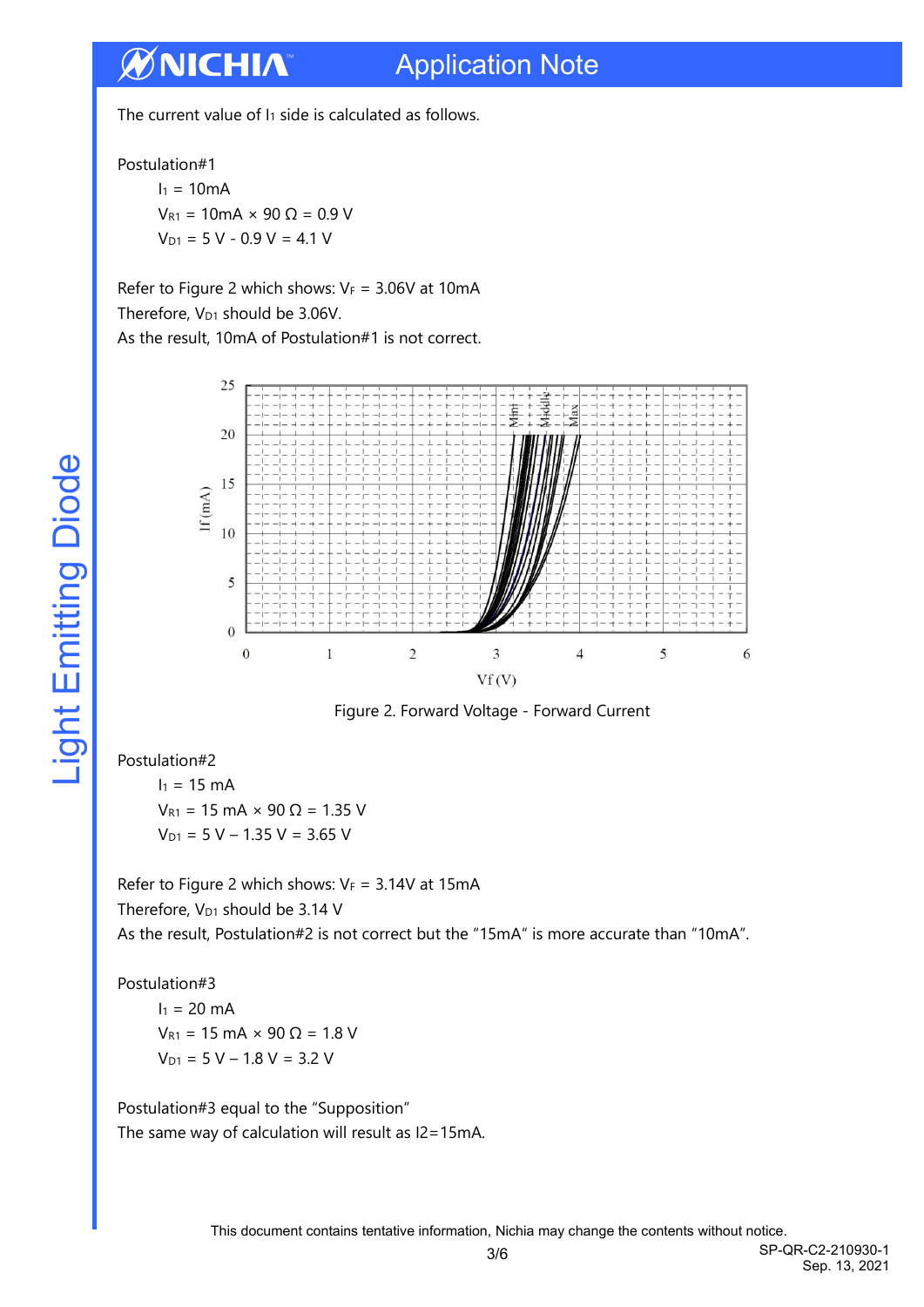2.2. Example 2 (A circuit with 1 resistor)

The circuit with one resistance that is cost-effective.



Figure 3. Circuit Diagram

Supposition Suppose as follows: Power-supply voltage: 5V LED1 side: 3.2V at 20mA LED2 side: 3.8V at 20mA

The current value of I<sub>1</sub> side is calculated as follows.

#### Postulation#1

 $I_1 = 20$  mA  $V_{D1} = 3.2 V$  $V_{D1} = V_{D2}$ 

Therefore,  $V_{D2} = 3.2 V$ The current value of I<sub>2</sub> is 2mA which is derived from Figure 2 Therefore,  $I_1:I_2 = 10:1$ 

Postulation#2

 $I_2 = 20$  mA  $V_{D2} = 3.8 V$  $V_{D2} = V_{D1} = 3.8 V$ 

The current, I<sub>1</sub>, exceeds the scope of the graph of current vs. voltage shown in Figure 2. An LED used in this manner may also exceed Nichia's defined absolute maximum current. The luminous intensity of LED1 compared to LED2 will be noticeably different.

Please refer to Nichia's product specifications for reference on the maximum allowable forward current. Please do not exceed the absolute maximum current when using Nichia LEDs.

This document contains tentative information, Nichia may change the contents without notice.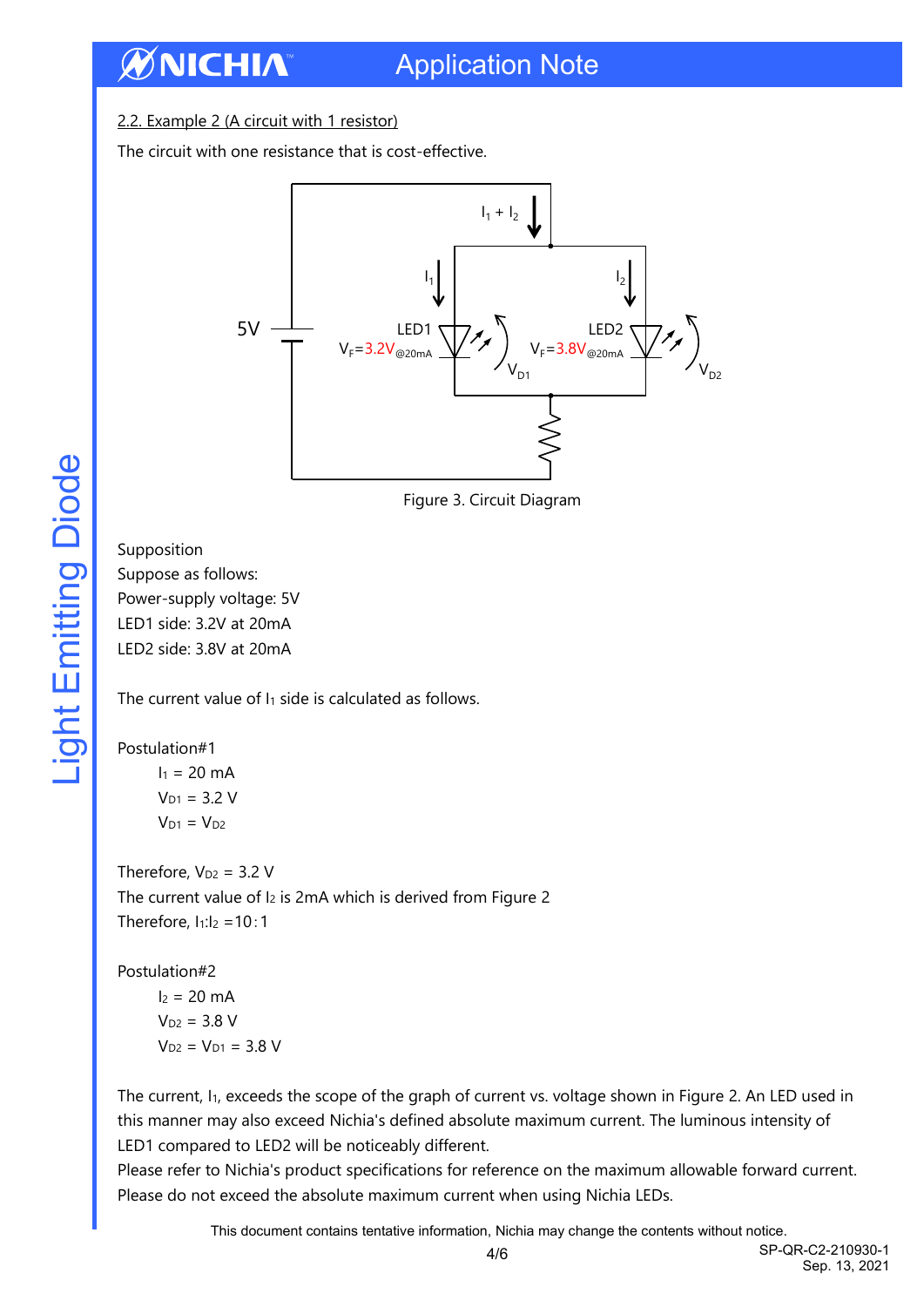### Application Note

### <span id="page-4-0"></span>**3. Summary**

When two LEDs of similar luminous intensity are driven at the same current, they will appear identical. This can be achieved using a parallel connection where both LEDs are at the same forward voltage. However, if the voltage changes the luminous intensity will change according to the forward current change of each LED.

As shown in Figure 1, adjusting the voltage with separate resistors will reduce variation in forward current resulting giving similar luminous intensity values. For the example of Figure 1, both resistors were the same thus the luminous intensity would not be the same. If the resistors were matched to the  $V_F$  of the LED, the same luminous intensity could be achieved.

Theoretically one could consider very narrow  $V_F$  binning as a solution. Practically this is not an answer. When the range of available product becomes small, the ability to ship decreases and the cost drastically increases. The best answer in this case is one which considers VF variation as a function of the product and strives to limit its effect on the system.

This document contains tentative information, Nichia may change the contents without notice.

Sep. 13, 2021